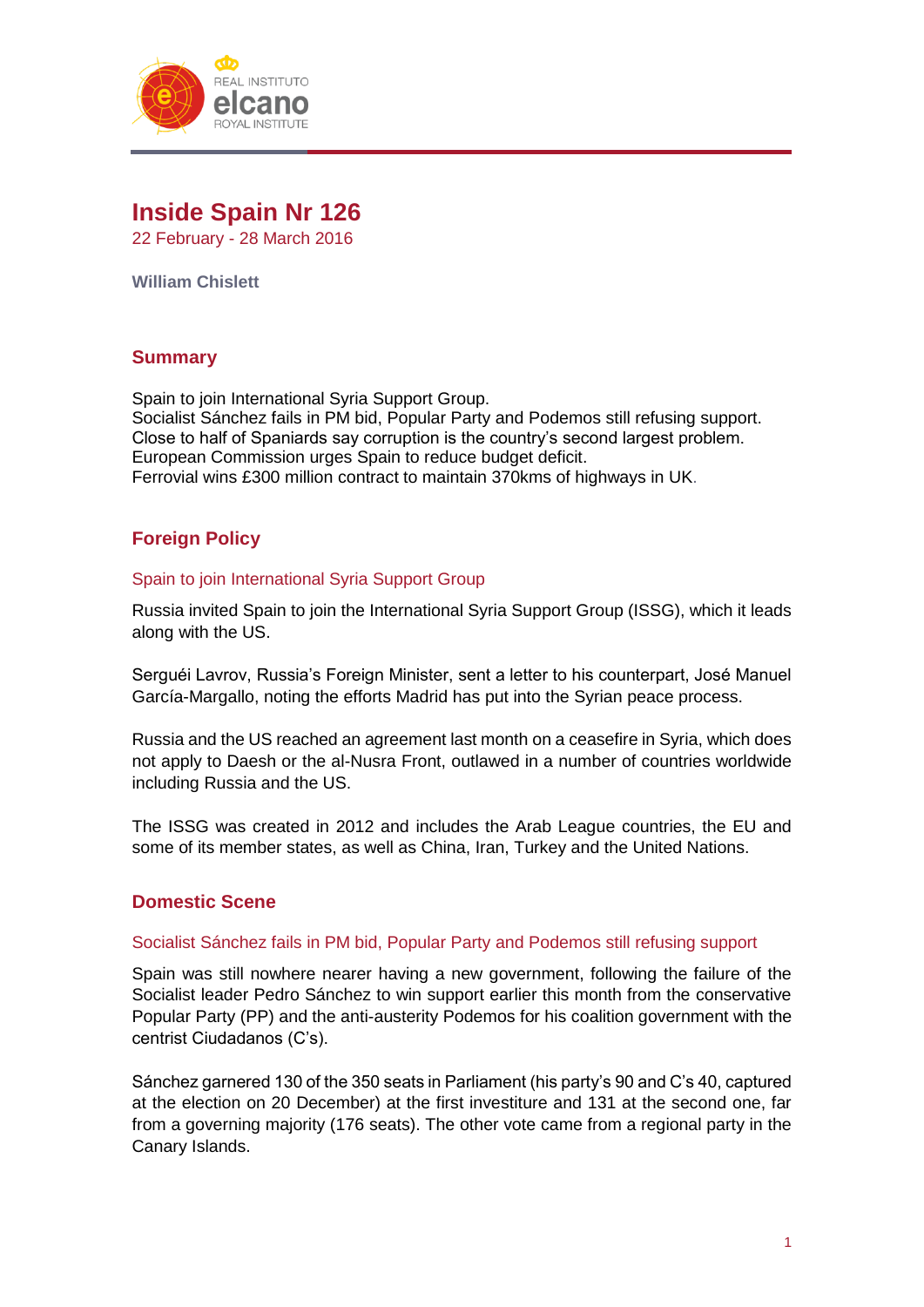King Felipe decided to give the four parties time to mull over the situation before formally calling on someone else to try to form a government or asking Sánchez to try again. The King had asked Sánchez because Mariano Rajoy, the incumbent Prime Minister, turned down the invitation because of lack of support from any other party. The PP has 123 seats.

If no political leader obtains the required support by 2 May the King will dissolve parliament and call a new ballot, probably to be held on 26 June, which could produce another stalemate. A GAD3 poll in the conservative daily *ABC* showed that four out of five respondents believed there would be new elections.

According to a poll by Metroscopia in the centre-left daily *El País*, the PP would win a slightly lower slice of the vote, the Socialists the same, Podemos would drop and C's would rise (see Figure 1). Despite three months without a proper government and endless squabbling between the four parties, Spaniards remain very much in favour of ending the two party system (PP and Socialists) in existence since 1982.

|                      | 2011<br>election | 2015<br>election | <b>Jan 2016</b> | Feb. 2016 | <b>March</b> |
|----------------------|------------------|------------------|-----------------|-----------|--------------|
| <b>Popular Party</b> | 44.6             | 28.7             | 29.0            | 24.0      | 26.0         |
| <b>Socialists</b>    | 28.8             | 22.0             | 21.1            | 23.3      | 23.1         |
| Podemos              | -                | 20.7             | 22.5            | 19.9      | 16.8         |
| Ciudadanos           |                  | 13.9             | 16.6            | 18.5      | 19.5         |

#### **Figure 1. Voter intention (% of valid votes)**

Source: Metroscopia.

The Socialist/C's coalition is the most popular option, but this is only possible if either the PP or Podemos (69 seats including its regional allies) abstain and thus give it a majority of the votes cast (see Figure 2). Rajoy is adamant that the PP, as the party with the most seats, will not back a government in which it is not involved. The aggressive debates in parliament prior to the two investiture votes underscored the gulf between, on the one hand, the PP and the other three parties and, on the other, between Podemos and the Socialists.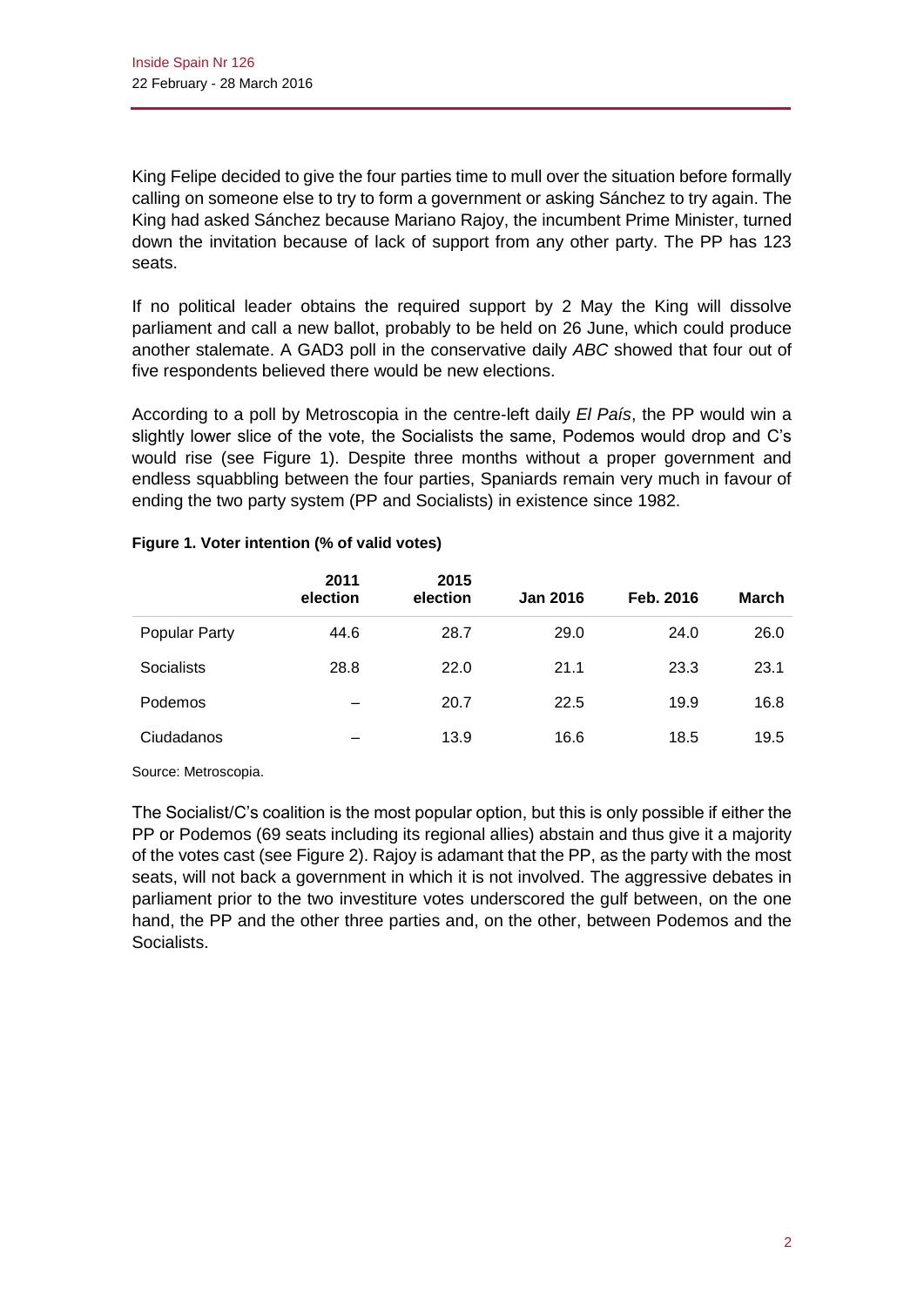|  |  |  | Figure 2. Possible coalitions for Pedro Sánchez to form a government |
|--|--|--|----------------------------------------------------------------------|
|  |  |  |                                                                      |

| Combination                                                                                                                                 | Good | <b>Bad</b> | <b>Balance</b> |
|---------------------------------------------------------------------------------------------------------------------------------------------|------|------------|----------------|
| Socialists, Ciudadanos + support or abstention of other parties                                                                             | 53   | 40         | $+13$          |
| Popular Party, Socialists, Ciudadanos, headed by Albert Rivera                                                                              | 39   | 54         | $-15$          |
| Socialists, Podemos, Popular Unity + support or abstention of<br>other parties, headed by Pedro Sánchez, deputy PM Pablo<br><b>Iglesias</b> | 39   | 56         | $-17$          |
| Socialists, Popular Party, Ciudadanos, headed by Pedro Sánchez,<br>deputy PM Albert Rivera and someone from PP                              | 39   | 56         | $-17$          |
| Popular Party, Socialists, Ciudadanos, headed by Mariano Rajoy                                                                              | 36   | 60         | -24            |

Source: Metroscopia.

The main points of the agreement<sup>1</sup> between the Socialists and C's include:

- Re-negotiate the budget deficit target (3% of GDP) with the European Commission, so that it is met in 2017 and not this year as agreed with the PP.
- Labour market reforms, with the introduction of two new contracts for permanent and temporary workers.
- Tax reform when the budget situation allows it. The Socialists initially pressed for immediate higher personal income tax rates, but there would be an extraordinary tax for the rich to help lower the budget deficit. Corporate tax would be adjusted and deductions and fiscal benefits reduced so that the gap between effective and nominal rates was narrowed.
- Education reforms including the universalization of nursery schools.
- Legislation against conflict of interest, with a five-year ban on senior government officials taking up certain jobs in the private sector (revolving door policy).
- Tighter laws on financing political parties, the source of a lot of corruption.
- Revoke the PP's reform of the scope of universal jurisdiction.
- A commitment not to hold a referendum on independence for Catalonia or for any other region.

<sup>1</sup> The full text is available in Spanish at [www.ciudadanos-cs.org/var/public/sections/page](http://www.ciudadanos-cs.org/var/public/sections/page-home/acuerdo-gobierno-reformista-y-de-progreso-2016.pdf?__v=204_0)[home/acuerdo-gobierno-reformista-y-de-progreso-2016.pdf?\\_\\_v=204\\_0](http://www.ciudadanos-cs.org/var/public/sections/page-home/acuerdo-gobierno-reformista-y-de-progreso-2016.pdf?__v=204_0)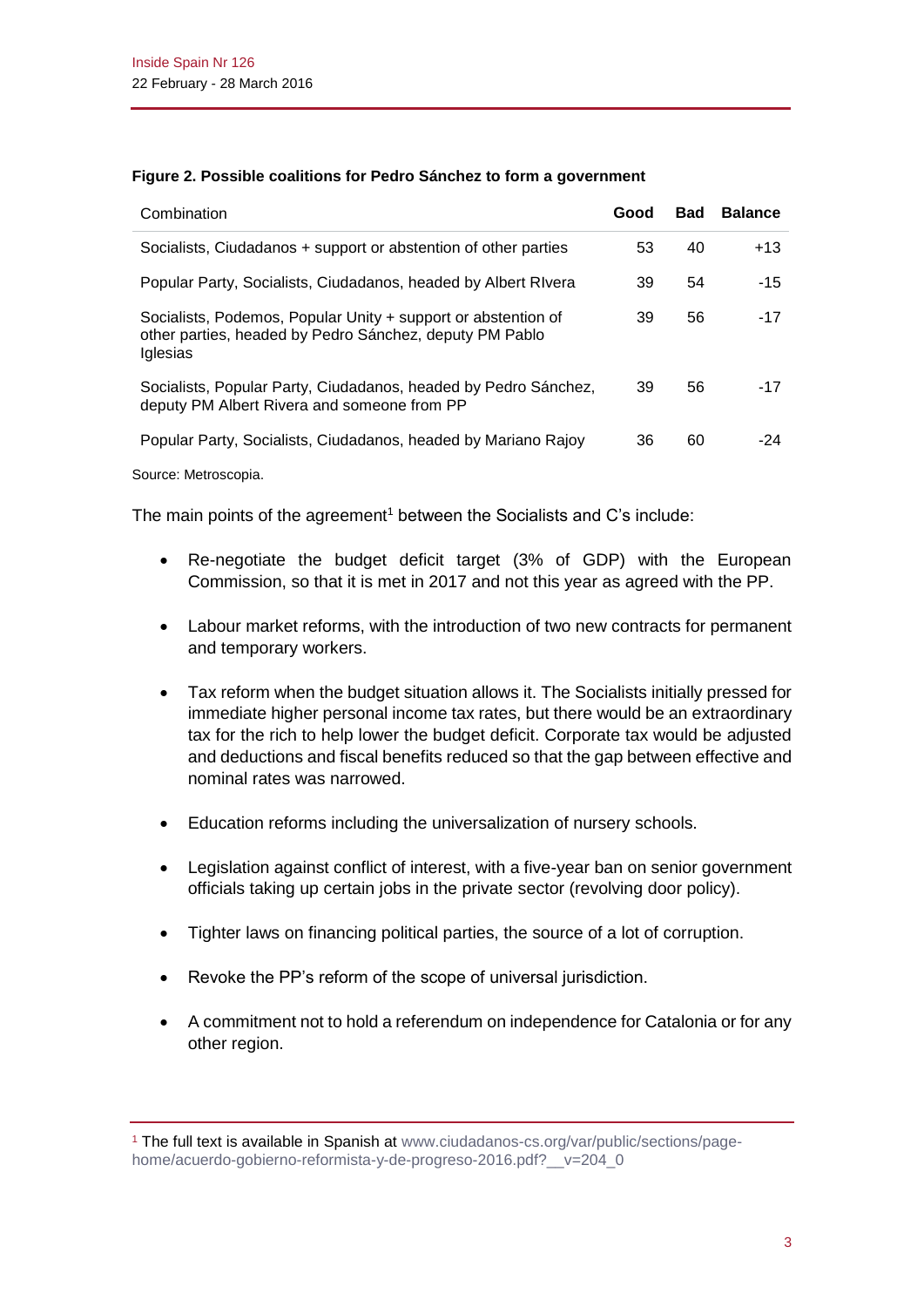- Elimination of provincial councils (*diputaciones provinciales*) and re-assign some of their functions in order to streamline the multiple layers of public administration. Some of these entities are currently embroiled in corruption cases.
- De-politicise the justice system. The 20 members of the General Council of the Judiciary (CGPJ), the governing authority, are appointed by parliament and the Senate by a three-fifths supermajority vote, and with a tenure of five years. As a result, they are largely beholden to the parties that appointed them and to whom they feel they owe their allegiance. Similarly, the Constitutional Court consists of 12 members, four of whom are appointed by parliament on the basis of a supermajority of three- fifths of its members, and four by the Senate, requiring the same supermajority vote (following a selection process in which each of the 17 regional parliaments nominated two candidates)
- Reform the public health system in order to ensure its sustainability.

Rajoy continues to press for a grand German-style coalition that he would head, but no party wants to get into bed with a party that has been rocked for a long time by a string of corruption cases. This option is the one least supported by Spaniards.

In the first public crack in the PP's support for Rajoy, Alberto Garre, the former PP Prime Minister of the Murcia region, called on Rajoy to step down and make way for someone who might be able to facilitate a grand coalition. He said there was a 'silent clamour' in the PP for Rajoy to go. Ministers jumped to Rajoy's defence and said he enjoyed the party's solid support.

Divisions also appeared in Podemos. Nine members of the party's citizens' council in Madrid resigned. The divisions were at first denied by Iglesias in a message to his supporters where he spoke of 'the unity and beauty of our political project'. Soon afterwards he summarily fired Sergio Pascual, the party's Secretary of Organisation and close to Iñigo Errejón, the party's number two, for 'deficient management whose consequences have seriously damaged the party'.

Carolina Bescansa, one of Podemos's founders and an MP, admitted there were 'tactical differences' between Iglesias and Errejón. The divisions are over the strategy to adopt with the Socialists and whether to let them form a government with C's and over the party's structure. There is also criticism of Iglesias' verbal aggression toward the Socialists.

In Catalonia En Comú Podem (with 12 of Podemos's 69 seats in parliament) could break away if Iglesias relents on his promise to hold a referendum on Catalonia's independence under a deal with the Socialists to enter the government or support them. The Socialists, PP and C's are all opposed to a referendum: it is one of the main stumbling blocks for an agreement between the Socialists and Podemos.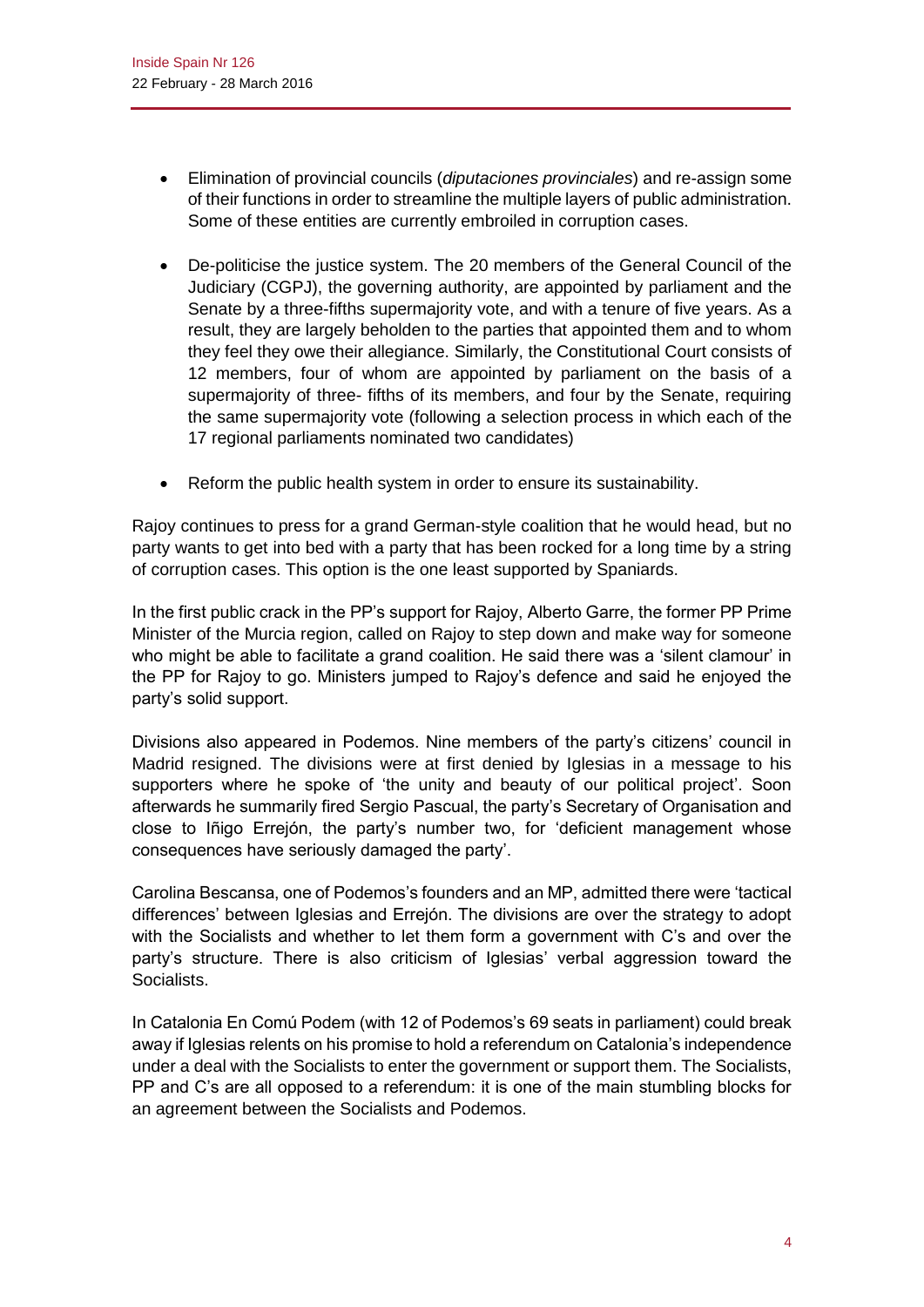The Socialists are hoping that Podemos's internal problems and the fear that it might win fewer seats if there is a fresh election, as opinion polls suggest, will make it support Sánchez.

This could produce an agreement for a minority government that would be in office for some two years, during which it would reform the constitution, depoliticise the judiciary and some institutions and then hold a new election.

While there was no agreement on the formation of the next government, all parties except the PP agreed, in an unprecedented move, to take the government to the constitutional court for refusing to continue to submit itself to the control of parliament. The PP said that as the incumbent government it was no longer legally obliged to do so.

# Close to half of Spaniards say corruption is the country's second largest problem

Corruption is Spain's second main problem after unemployment, according to 47.5% of respondents of an opinion poll conducted by the state-funded CIS last month, up from 39.2% in January.

The sharp rise in the concern over corruption is hardly surprising as the media is full of cases slowly working their way through the justice system.

The latest developments include:

- José Ramón Gómez Besteiro, the Secretary General of the Socialist Party in Galicia, was forced to give up presenting himself as the candidate in the region's upcoming parliamentary election, following a judicial probe into alleged misuse of funds when he headed the Lugo Provincial Council.
- Rita Barberá, the Popular Party (PP) Mayor of Valencia for 24 years and currently a Senator, is under judicial investigation for money laundering. A judge held back from starting proceedings to have her immunity as a Senator removed after Barberá agreed to make a voluntary declaration. Close to 50 people working for or involved in the Valencia municipal government, including nine out of 10 PP councillors, are the target of a judicial probe for awarding contracts in return for commissions, among other things. The PP headquarters in Madrid, in an unprecedented move, opened what it termed an 'information file' on the case before deciding whether to take any disciplinary action against party members. The leftist Valencian government that ousted the PP in last May's regional election said an audit of the PP administration's activities in 2014 showed irregularities throughout the region's public sector.
- Ignacio González, the former PP Prime Minister of the Madrid region, and his wife came under judicial investigation this month over the acquisition of a vast luxury flat in an exclusive urbanisation in Estepona on the Costa del Sol. The anticorruption prosecutor's office suspects the flat was obtained in return for business favours. González says he rented the flat; the prosecution believes he is the real owner hiding behind a straw man based in Beverly Hills, Los Angeles.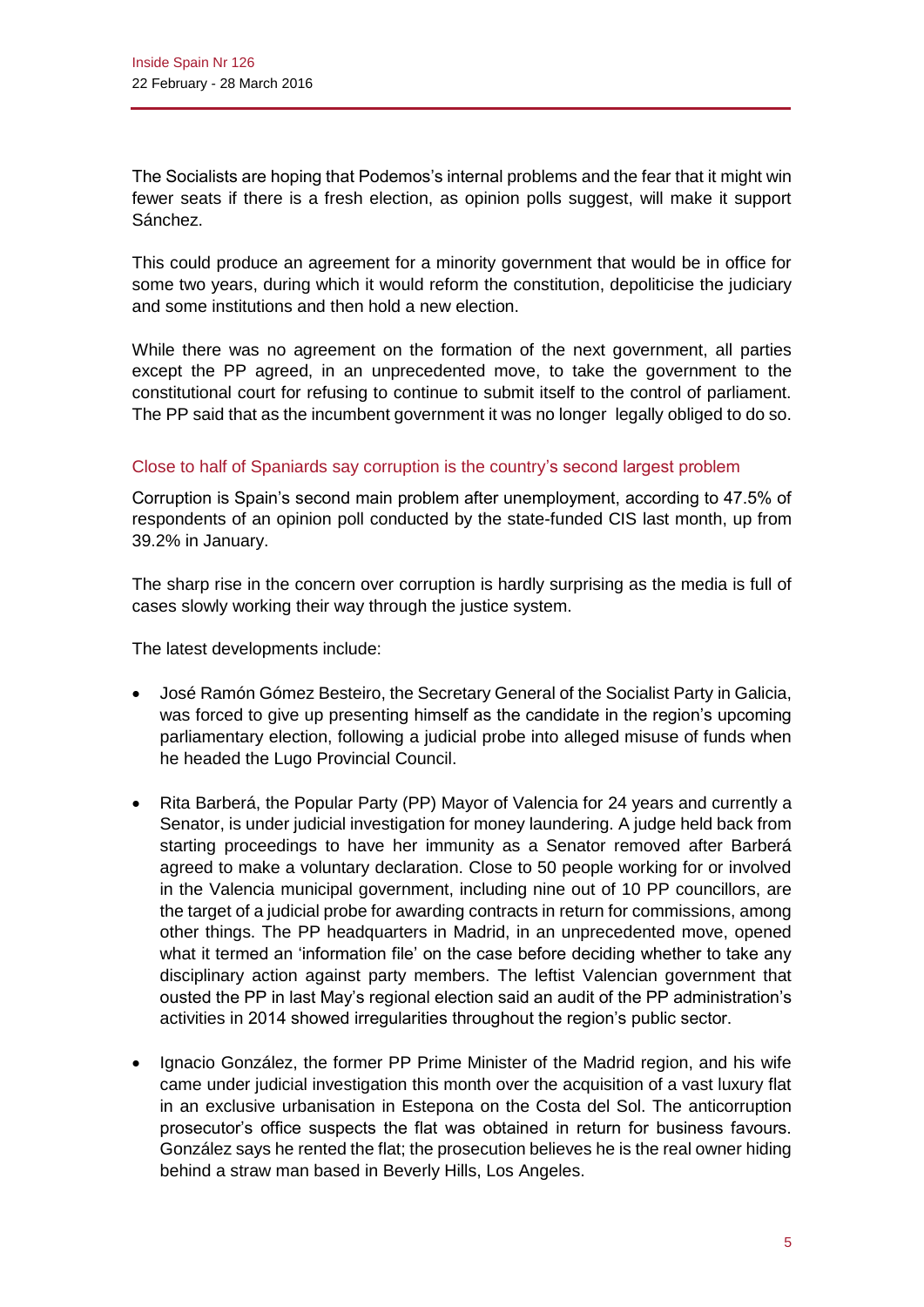#### Basque separatist leader Otegi freed after six years in jail

Basque independence leader Arnaldo Otegi was released after six years in prison for trying to re-establish the political party Herri Batasuna, which was banned for its links to the terrorist group ETA.

Otegi (57) came out of prison vowing to continue the cause for independence espoused by the radical Basque left. An opinion poll published by the Basque government earlier this month showed that support for independence had dropped from 30% of respondents in 2014, the year that an illegal non-binding referendum was held on independence for Catalonia, to 19%.

He has a long history of involvement in Basque independence, and has served several gaol terms. In 1979, he took part in an ETA commando that kidnapped Javier Rupérez for a month. Rupérez later became Spain's Ambassador in Washington (2000-04).

Otegi was influential in persuading ETA to declare a permanent ceasefire in 2011 after four decades of violence. ETA, however, has yet to lay down its arms. He is barred from holding public office until 2021.

Pablo Iglesias, the leader of Podemos, enraged the Popular Party, the Socialists and Ciudadanos by saying Otegi had been imprisoned for his ideas.

#### Spaniards resident abroad up 56% between 2009 and 2016

The number of Spaniards registered as living abroad rose from 1.47 million to 2.30 million between 1 January 2009, when the figure began to be published, and 1 January 2016, according to the National Statistics Office (INE).

After two decades of high immigration, with the foreign-born population quadrupling from 1.5 million to 6.5 million between 2000 and 2008, Spain became a country of net emigration again as a result of the economic crisis.<sup>2</sup> Most of those emigrating are immigrants –who are either returning to their country of origin (depending on how long they were in Spain some of them would be naturalised Spaniards) or moving on to a third country– but also increasingly native-born Spaniards.

The increase in the number of Spaniards living abroad was 5.6% in 2015. The main country where Spaniards are living is Argentina (see Figure 3).

<sup>2</sup> See *Spain: New Emigration Policies Needed for an Emerging Diaspora* by Joaquín Arango for an excellent review of the current situation [\(http://www.migrationpolicy.org/research/spain-new](http://www.migrationpolicy.org/research/spain-new-emigration-policies-needed-emerging-diaspora)[emigration-policies-needed-emerging-diaspora\)](http://www.migrationpolicy.org/research/spain-new-emigration-policies-needed-emerging-diaspora).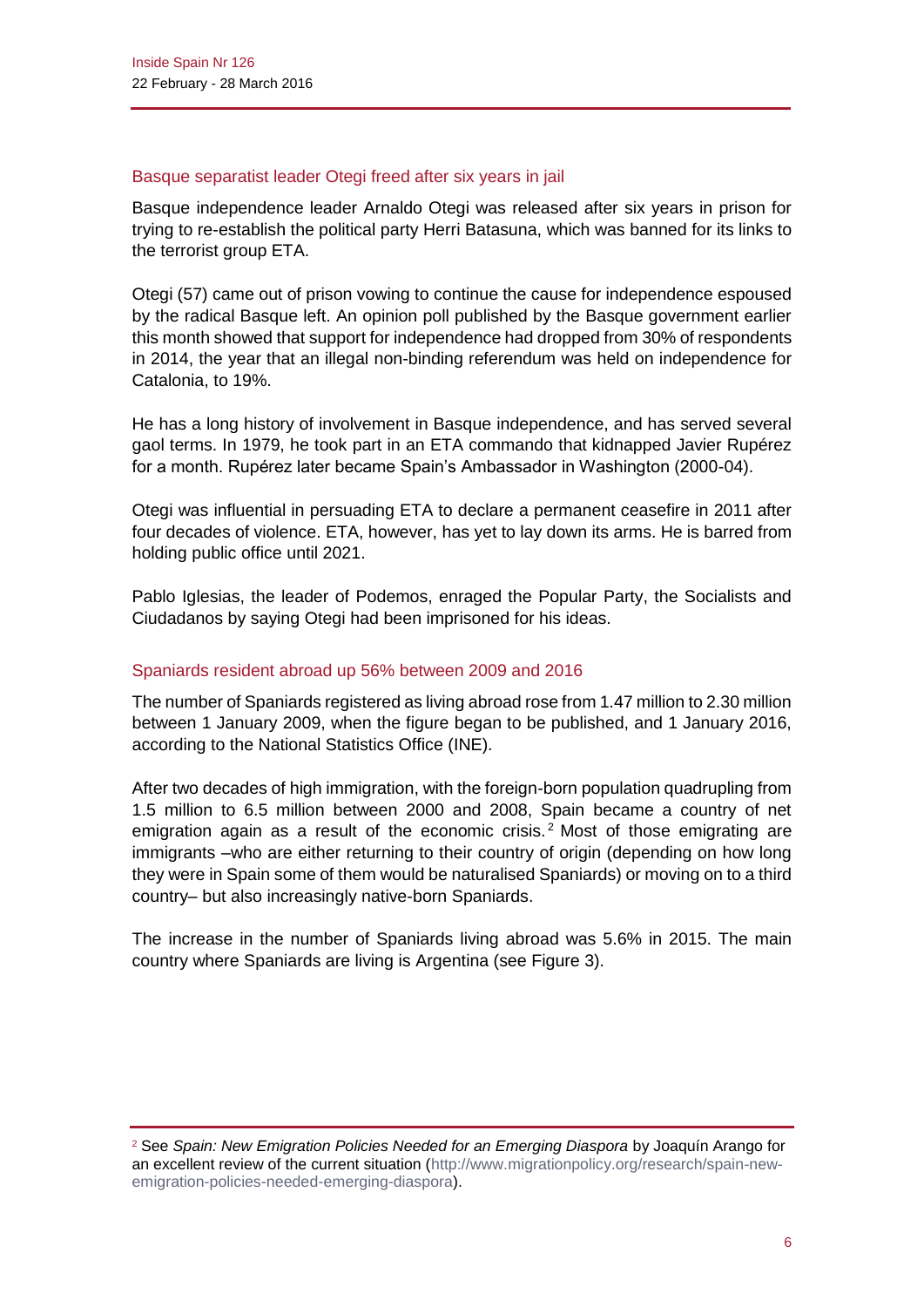| <b>Country</b> | <b>Number</b> |
|----------------|---------------|
| Argentina      | 439,236       |
| France         | 232,693       |
| Venezuela      | 188,025       |
| Germany        | 139,555       |
| Cuba           | 128,541       |
| <b>Brazil</b>  | 125,150       |
| US             | 125,130       |
| Mexico         | 123,189       |
| Switzerland    | 111,942       |
| UK             | 102,498       |

#### **Figure 3. Top 10 countries where Spaniards lived at 1 January 2016**

Source: INE.

Of the 2.3 million abroad, 766,996 were born in Spain (633,750 in 2007) and 1.53 million in other countries (837,941 in 2009).

The figures come from Spanish consulates abroad and so the real figure is probably higher as not everyone registers. Spanish nationals are only removed from the registry in the town hall that corresponds to them (known as the *padrón*) when they register in a Spanish consulate abroad.

#### Early school-leaving rate still way above the EU average

Spain's early school-leaving rate continued to decline in 2015 but at 20.3% it was still the highest in the EU and almost double the EU average (see Figure 4).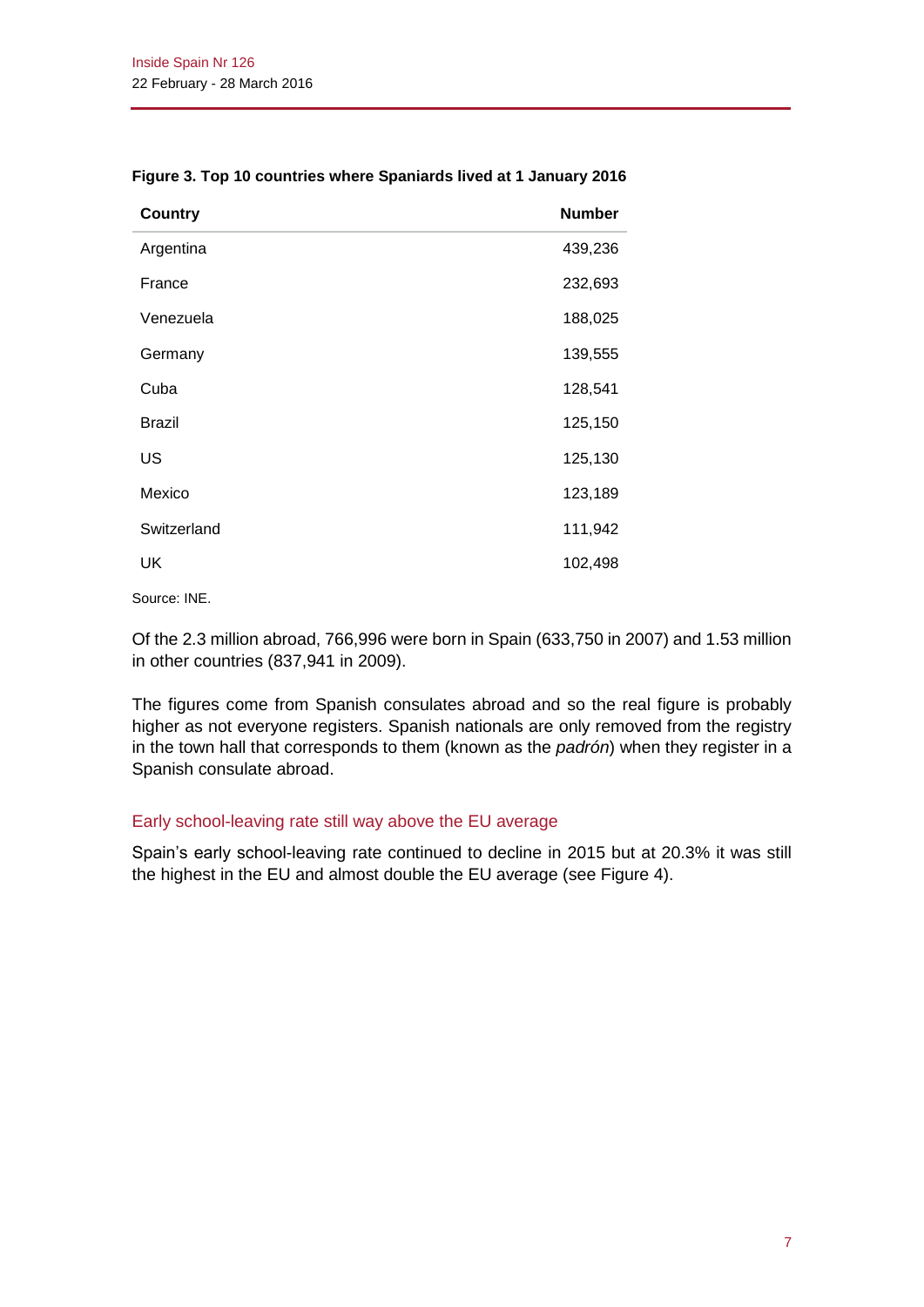|              | 2006 | 2015 |
|--------------|------|------|
| Portugal     | 38.5 | 14.4 |
| Spain        | 30.3 | 20.3 |
| Italy        | 20.4 | 14.6 |
| <b>EU-28</b> | 15.3 | 10.9 |
| Germany      | 13.7 | 9.6  |
| France       | 12.4 | 9.2  |
| <b>UK</b>    | 11.3 | 11.0 |
| Sweden       | 8.6  | 6.6  |

#### **Figure 4. Early school-leaving rates, 2006 and 2015 (1)**

(1) The percentage of those aged between 18 and 24 who have only lower secondary education or less and are no longer in education or training.

#### Source: Eurostat.

During the 1997-2008 economic boom, many teenagers came to the conclusion that education did not pay. They dropped out of school at 16 (the age at which compulsory education ends) and flocked in droves to work in the construction and related sectors. Many were on temporary contracts and were among the first to lose their jobs when the real estate bubble burst.

The rate peaked at 31.2% in 2009 and has steadily declined since then as the unemployment rate is still more than 20%.

#### Spanish women have their first child at 30.6 years, the second-highest in the EU

Women in Spain delay having their first child until they are more than 30 years old, slightly below those in Italy, according to the latest Eurostat figures.

Spain's fertility rate was 1.32 in 2014, well below the EU average of 1.58, but higher (1.24) than in 2001 (see Figure 5).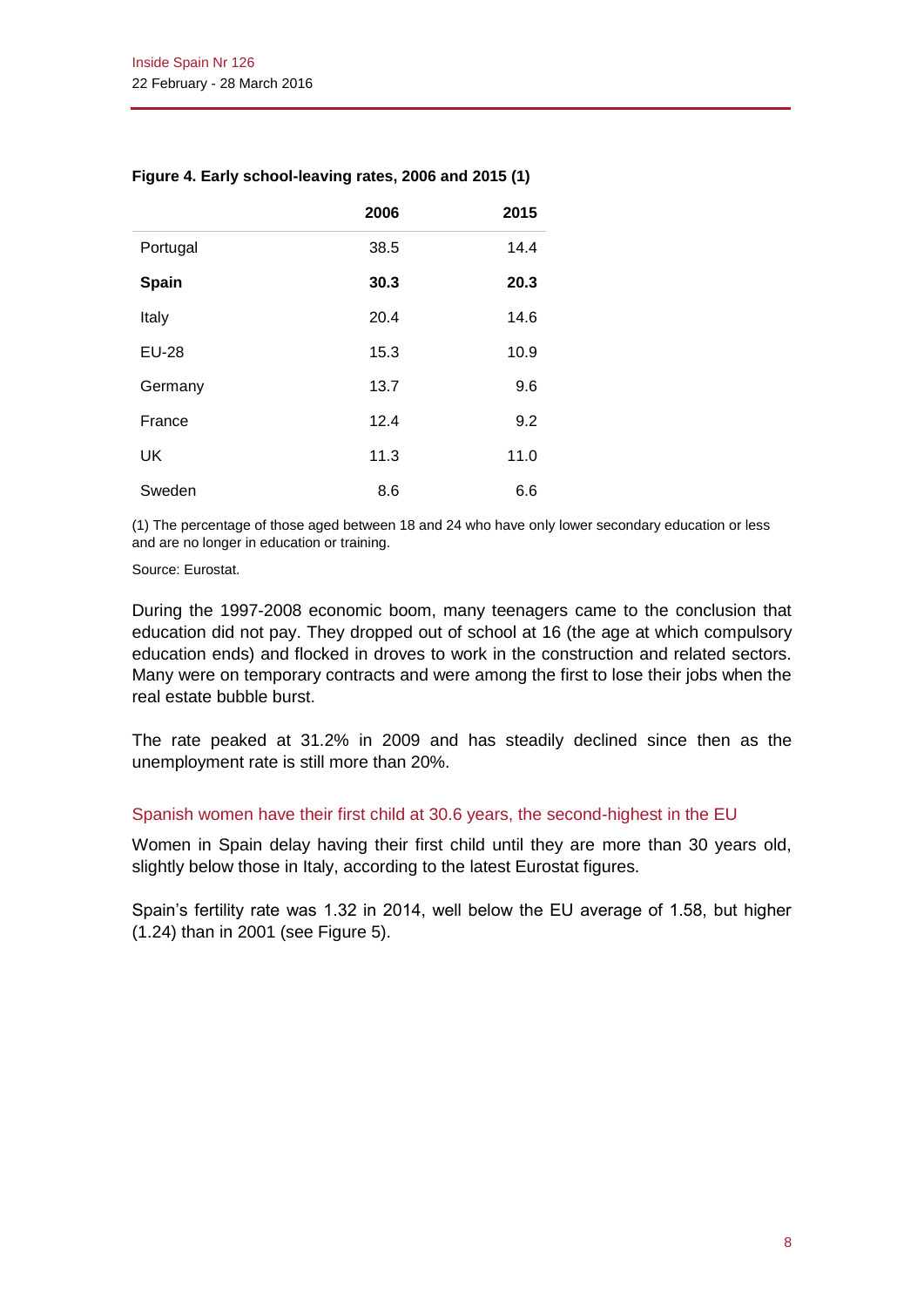|              | Fertility rate 2001 | Fertility rate 2014 | Mean age, 2014 |
|--------------|---------------------|---------------------|----------------|
| France       | 1.90                | 2.01                | 28.3           |
| Germany      | 1.35                | 1.47                | 29.4           |
| Italy        | 1.25                | 1.37                | 30.7           |
| Poland       | 1.31                | 1.32                | 26.9           |
| <b>Spain</b> | 1.24                | 1.32                | 30.6           |
| <b>UK</b>    | 1.63                | 1.81                | 28.6           |
| EU           | 1.46                | 1.58                | 28.8           |

#### **Figure 5. Fertility rates and mean age of women at birth of first child**

Source: Eurostat.

The rate is below the 'replacement rate' of 2.1 needed to maintain a stable population. But for the influx of immigrants as of the mid 1990s until the onset of Spain's recession in 2009, Spain's population would have declined. According to the latest projections by the United Nations Population Division, the population will still decline by 2030, due to the steep decline in immigration, greater emigration and the low fertility rate.

#### Roman Catholic Church receives €250 million from taxpayers

Spain's Roman Catholic Church received €250.3 million from taxpayers in 2014, 1.1% more than in 2013 and not far from the record amount of €252.7 million in 2008.

A total of 7.3 million people (+23,174) ticked the box in their annual tax declaration in favour of the Church (around 9 million including joint declarations).

As a result of reforms approved by the Socialist government of José Luis Rodríguez Zapatero, the state stopped paying in 2007 an annual allowance to the Church. To compensate for this loss, the government increased the amount of voluntary donations to the Church that taxpayers were allowed to make on their yearly tax declaration from 0.52% to 0.7%.

According to the 1979 agreement between Spain and the Vatican, which began to correct the very privileged position the Church enjoyed during the 1939-75 regime of General Franco (the Church called his uprising against the democratically-elected government of the Republic that sparked a civil war a 'crusade'), the Church was slated to be selffinancing as of the 1990s.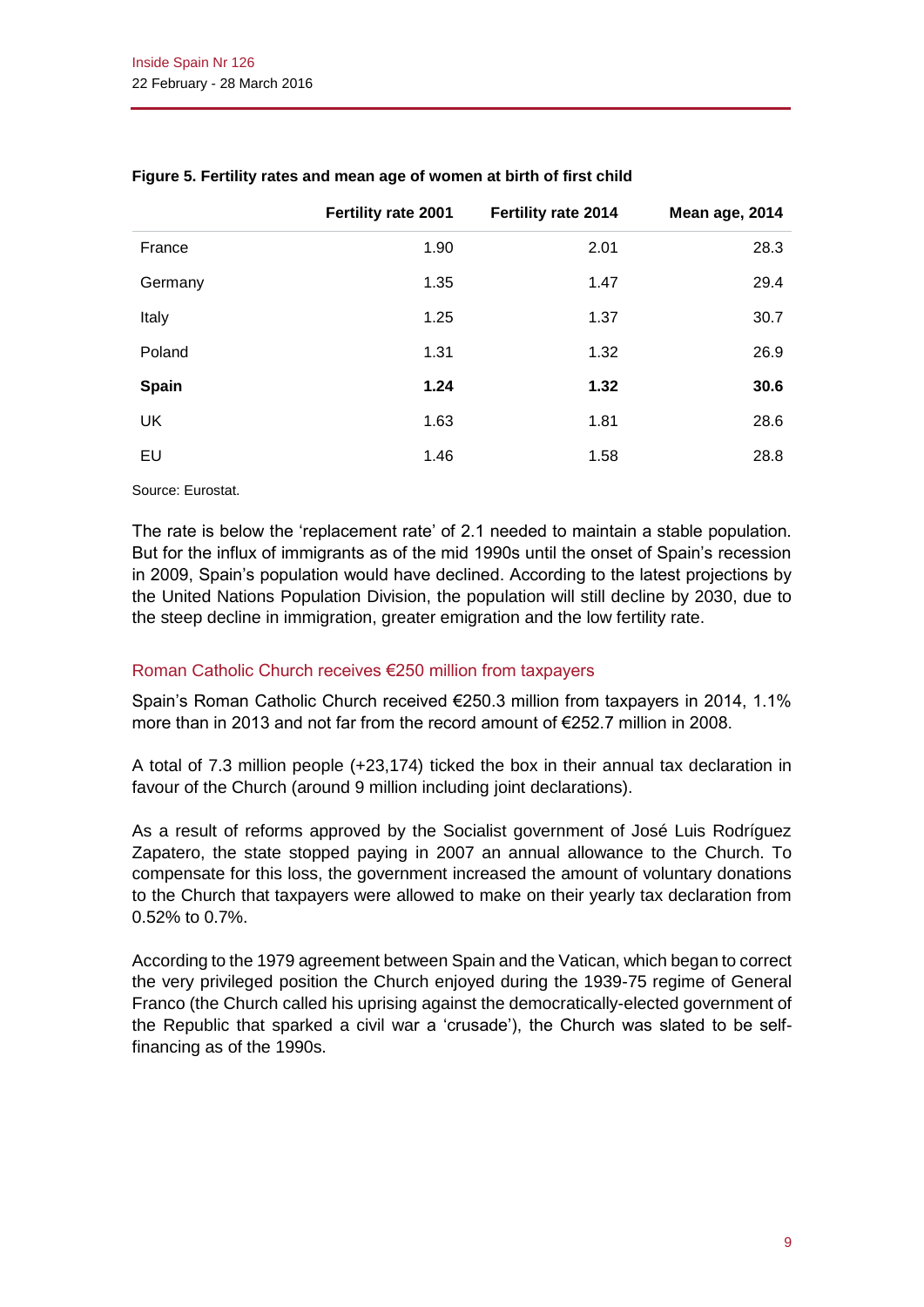# **The Economy**

## European Commission urges Spain to reduce budget deficit

Spain needs to take steps to cut its budget deficit as it looks like again exceeding the target agreed with the European Commission, EU authorities warned.

Spain is one of six countries told to cut its spending or increase revenues so that it complies with its fiscal obligations. Last year's deficit is projected at 4.8% of GDP and this year's at 3.6%, above the respective targets of 4.2% and 2.8%.

Mariano Rajoy, the incumbent Popular Party (PP) Prime Minister, is limited in what he can do to change the 2016 budget that was approved by the last parliament (in which the PP had an absolute majority of seats) before the inconclusive 20 December election.

Public spending has been significantly slashed since the budget deficit peaked at 10.4% of GDP in 2012. This year the European Commission forecasts Spain's spending at 42.1% of GDP, six points lower than in 2012 (see Figure 6). Further cuts will have to be made or more revenue raised.

|              | 2012 | 2016 forecast |
|--------------|------|---------------|
| France       | 56.8 | 56.7          |
| Italy        | 50.8 | 49.9          |
| <b>EU-28</b> | 49.9 | 46.9          |
| Germany      | 44.4 | 44.3          |
| <b>UK</b>    | 46.8 | 42.3          |
| <b>Spain</b> | 48.0 | 42.1          |

#### **Figure 6. Public spending of the largest EU countries, 2012 and 2016 (% of GDP)**

Source: European Commission.

Meanwhile Pedro Sánchez, the Socialist leader, and Albert Rivera, the head of Ciudadanos have agreed to ask Brussels for another year in order to reduce the deficit to below the EU benchmark of 3% of GDP if they win enough support to take office. The PP, during its 2012-15 government, managed to postpone the 3% target twice and gain extra time from Brussels.

The Spanish economy performed better than expected last year. The assumptions upon which the 2015 budget was drawn up proved to be conservative (see Figure 7). Growth, for example, was higher than forecast, but the budget deficit still overshot the target.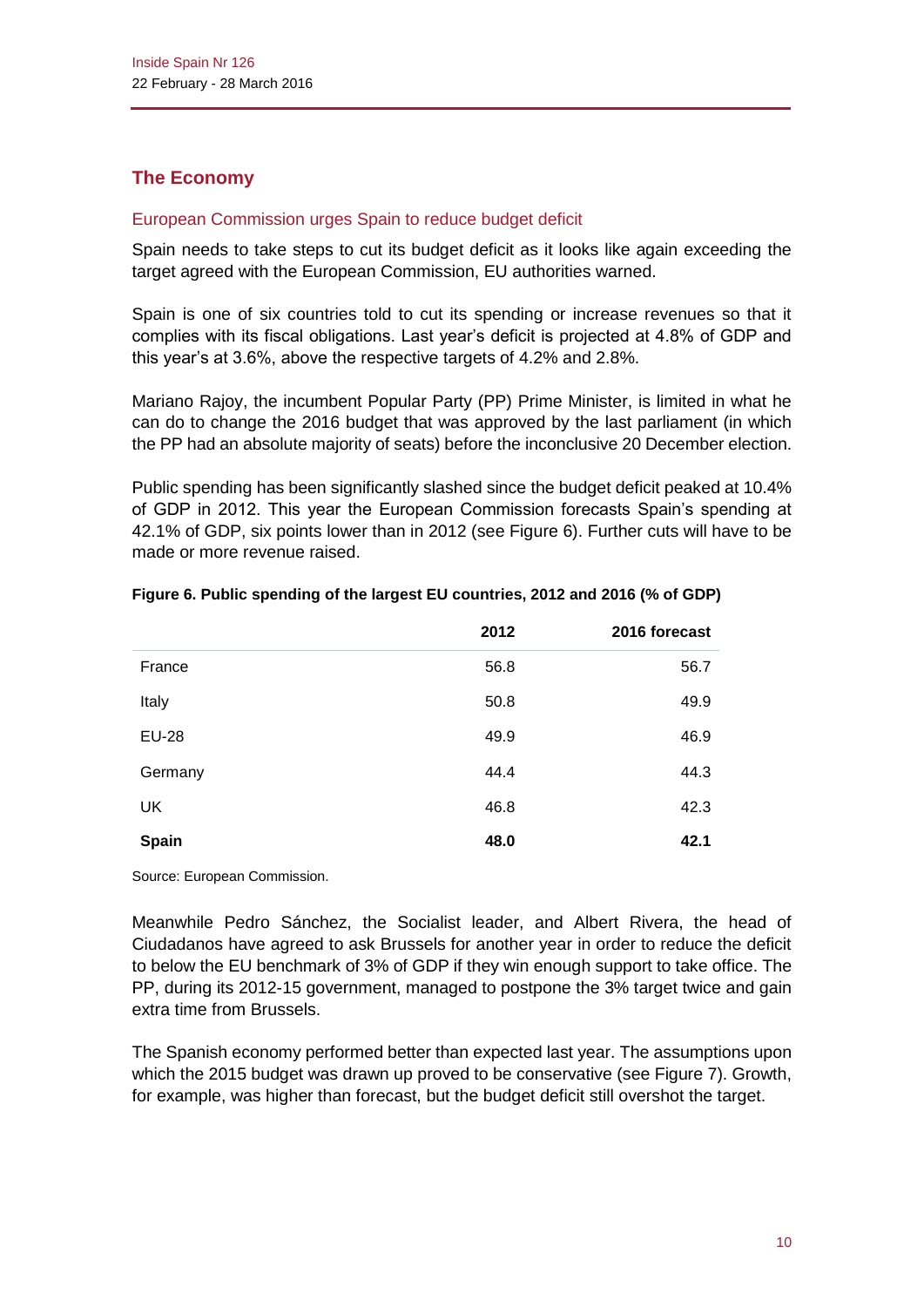#### **Figure 7. 2015 budget assumptions and reality**

|                                                         | 2015 budget | 2015 actual<br>figure |
|---------------------------------------------------------|-------------|-----------------------|
| GDP growth                                              | 2.0         | 3.2                   |
| Employment labour force survey (change in<br>thousands) | +348        | $+525$                |
| Unemployed labour force survey (change in<br>thousands) | -474        | $-678$                |
| Unemployment rate (% of labour force)                   | 22.2        | 20.9                  |
| Interest rate on 10-year government bonds (%)           | 2.6         | 1.7                   |
|                                                         |             |                       |

Source: CaixaBank Research, based on official data.

The 17 regional governments are mainly responsible for the budget overshoot as they have failed as a whole to rein in spending sufficiently. Their overall deficit was 1.3% of GDP in the first 11 months of 2015, almost double the target of 0.7%, and their debts have continued to rise from 22.7% of GDP to 24.2% (see Figure 8). The most indebted region is Valencia (41.3%), ground zero of Spain's real-estate bubble, epicentre of a string of corruption cases and fiefdom of the Popular Party. The social security deficit is also higher.

|                         | % of GDP    |             | % of GDP    |
|-------------------------|-------------|-------------|-------------|
| Andalusia               | 21.7 (20.9) | Catalonia   | 35.3(35.3)  |
| Aragón                  | 20.3(18.3)  | Extremadura | 20.4 (18.3) |
| Asturias                | 18.0 (16.7) | Galicia     | 18.6 (18.5) |
| <b>Balearic Islands</b> | 30.4 (29.5) | La Rioja    | 17.9 (16.8) |
| <b>Basque Country</b>   | 14.4 (14.1) | Madrid      | 13.6 (12.6) |
| Canary Islands          | 15.7 (14.8) | Murcia      | 27.3(25.5)  |
| Cantabria               | 21.8(20.5)  | Navarre     | 18.2(18.1)  |
| Castilla y León         | 19.4 (17.9) | Valencia    | 41.3 (38.4) |
| Castilla-La Mancha      | 35.5(35.3)  | Total       | 24.2 (22.7) |
|                         |             |             |             |

**Figure 8. Debts of Spain's regional governments (% of each region's GDP) (1)**

(1) 2014 figure in brackets.

Source: Bank of Spain.

The central government transferred €16.6 billion to various regional governments last year, without which they would have had a liquidity crisis and been unable to meet their payments. Valencia and Catalonia took between them 60% of the total amount.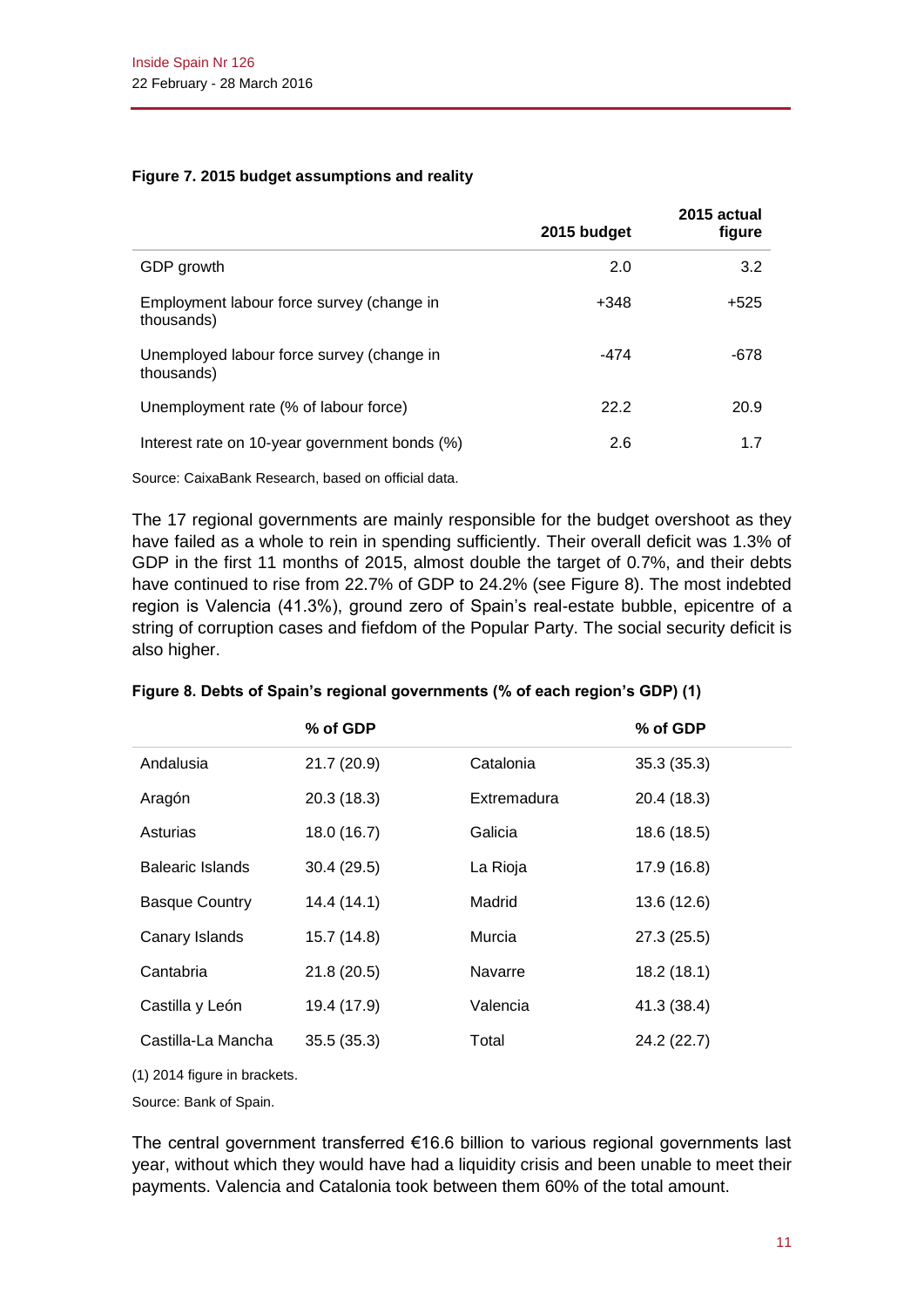The budget deficit is one of several policy challenges facing the next government, as highlighted in the European Commission's latest country [report](http://ec.europa.eu/europe2020/pdf/csr2016/cr2016_spain_en.pdf) on Spain. The main points are:

- The sizeable current account adjustment (from a deficit of 9.3% in 2008 to a surplus of 1.5% in 2015) has not yet translated into a significant reduction in Spain's net external liabilities, which still stand at over 90% of GDP. This implies a high repayment burden, irrespective of the business cycle.
- The high government debt (around 100% of GDP in 2015) remains a burden and a source of vulnerability.
- Despite the strong job creation in 2015, the jobless rate remains very high (21%), in particular for youth. Long-term unemployment is also very high and risks becoming entrenched. Labour market duality between permanent and temporary contracts remains high.
- R&D intensity and innovation performance is still high. Moreover, science funding is not based on performance, which reduces the incentives to improve the quality and relevance of scientific outputs.
- In spite of improvements, the early school-leaving rate remains high and restrains the reduction of the country's education gaps. The average low skills' level of the labour force hampers the economy's transition towards higher-value activities.
- The fragmented internal market regulations and obstacles to access to regulated professions contribute to low productivity. The small average size of firms also helps to explain the economy's persistently low productivity. Spain's highly decentralised administration creates coordination challenges in policy areas such as active labour market policies, research and innovation, retail trade, business licensing, etc.

The results of the European Commission's macroeconomic imbalance procedure (MIP), the surveillance mechanism that aims to identify risks early on, shows Spain's far from satisfactory situation in some areas (see Figure 9).

|                                                     | <b>Thresholds</b> | 2012    | 2013    | 2014    |
|-----------------------------------------------------|-------------------|---------|---------|---------|
| Net international investment position (% of<br>GDP) | $-35.0$           | $-90.0$ | $-96.3$ | $-95.6$ |
| Private sector debt as % of GDP,<br>consolidated    | 133               | 187.8   | 176.3   | 165.8   |
| General government debt (% of GDP)                  | 60                | 85.4    | 93.7    | 99.3    |
| Unemployment rate (three-year average)              | 10                | 22.0    | 24.1    | 25.1    |

#### **Figure 9. MIP scoreboard**

Source: European Commission.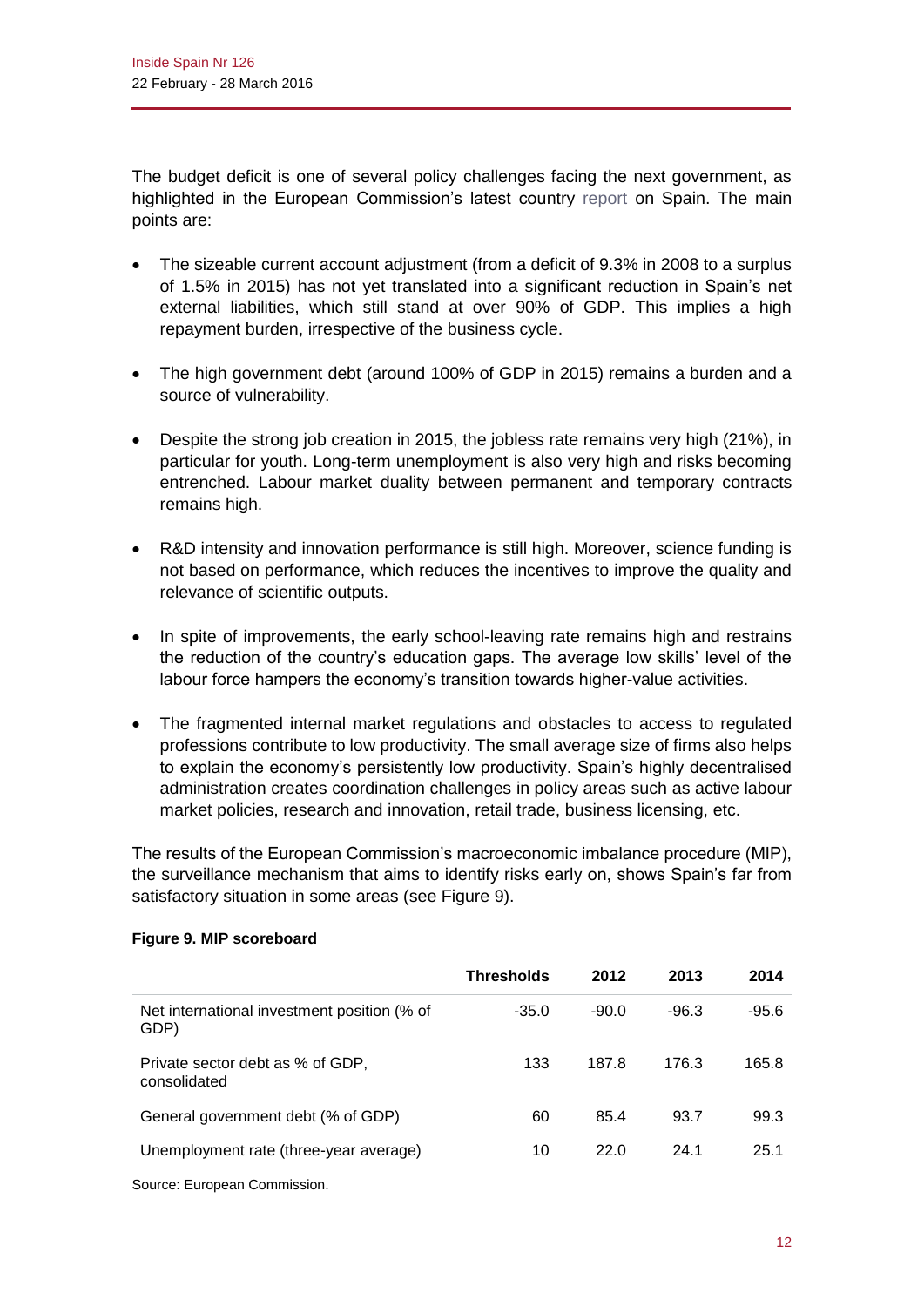The unemployment rate is expected to fall below 20% this year for the first time since 2011, according to the Kiel Institute for the World Economy (see Figure 10).

|              | 2016 (%) |
|--------------|----------|
| Spain        | 19.6     |
| Italy        | 11.2     |
| France       | 10.2     |
| <b>EU-28</b> | 8.7      |
| <b>UK</b>    | 5.0      |
| Germany      | 4.2      |

## **Figure 10. Unemployment rates in the main EU countries, 2016 forecast (%)**

Source: Kiel Institute for the World Economy.

# Foreign direct investment in Spain up 11% in 2015

Gross foreign direct investment (FDI) in Spain increased 11% last year to €21.7 billion, the fifth highest amount in the last 15 years. The figure excludes special purpose entities (SPEs) whose investment is regarded as not 'productive'.<sup>3</sup>

Close to 40% of the FDI came from Luxembourg, which has a particularly attractive tax regime (see Figure 11). Net investment (gross less divestments) was 7.9% higher at €16.2 billion.

<sup>&</sup>lt;sup>3</sup> See the OECD's definition of SPEs at [https://stats.oecd.org/glossary/detail.asp?ID=2515.](https://stats.oecd.org/glossary/detail.asp?ID=2515)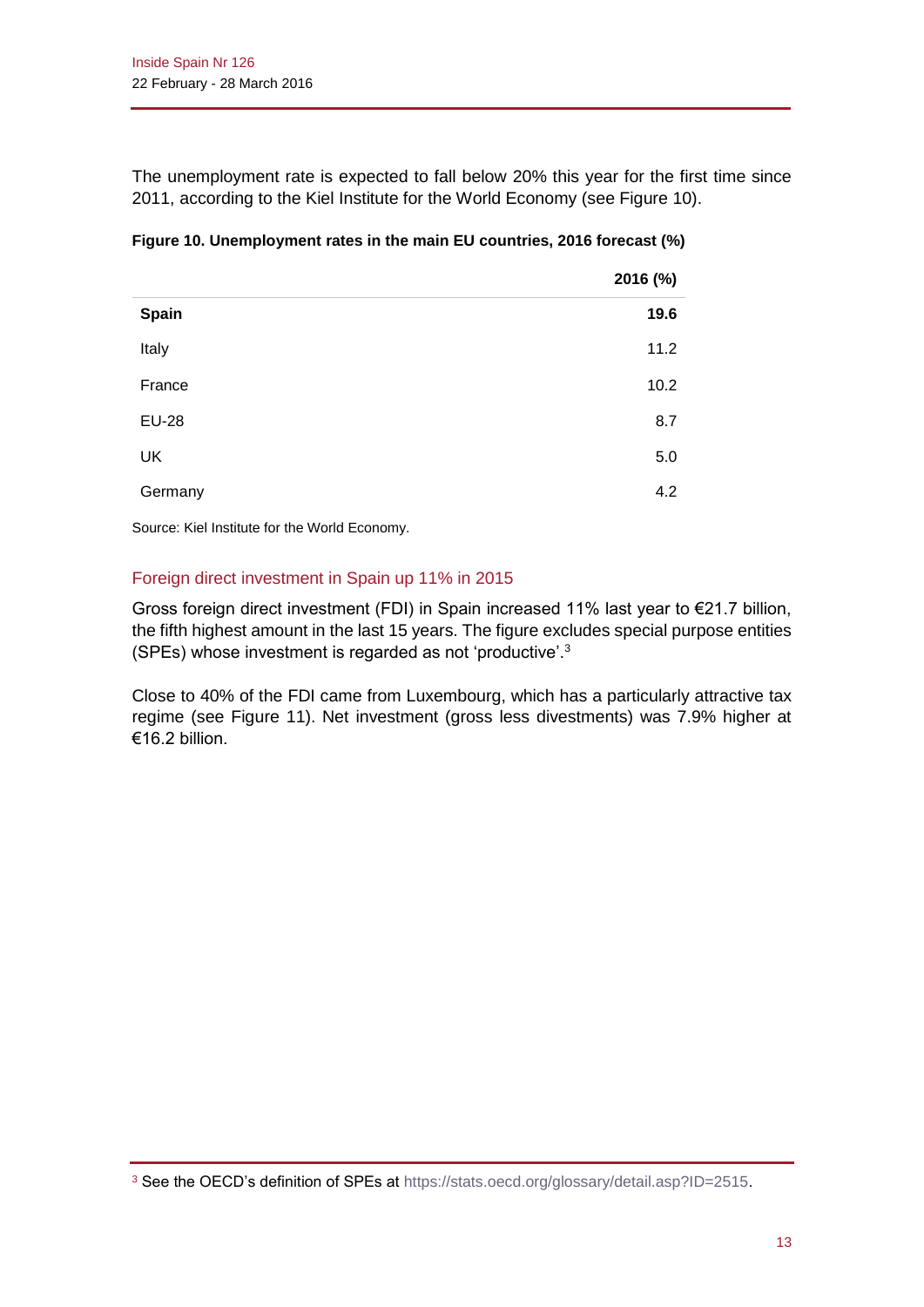|            | <b>Amount</b> | % of total | % change 2014/15 |
|------------|---------------|------------|------------------|
| Luxembourg | 3,584         | 16.5       | $+39.7$          |
| Spain (1)  | 3,273         | 15.1       | $+331.1$         |
| Holland    | 2,777         | 12.8       | $+139.9$         |
| France     | 2,140         | 9.9        | $+28.1$          |
| US         | 1,581         | 7.3        | $-58.1$          |
| <b>UK</b>  | 1,311         | 6.0        | $-22.2$          |
| Mexico     | 977           | 4.5        | $-19.6$          |
| Germany    | 759           | 3.5        | $+86.3$          |
| China      | 586           | 2.7        | $-4.1$           |
| Portugal   | 447           | 2.1        | $+228.1$         |

#### **Figure 11. Foreign direct investment in Spain by main countries of ultimate origin in 2015 (% of total)**

(1) Investment by Spanish companies via their subsidiaries abroad or jurisdictions such as Luxembourg and the Netherlands.

Source: Ministry of Economy and Competitiveness.

The three sectors that received the largest share of gross FDI were construction ( $64.7$ ) billion), manufacturing (€3.4 billion) and real estate (€2.9 billion).

#### Spain overtakes Brazil as world's eighth-largest vehicle producer…

Spain produced 2.7 million vehicles last year, 13.7% more than in 2014 and the world's eighth largest number (see Figure 12). Output was at its highest point since 2007 (2.9 million), before Spain went into recession.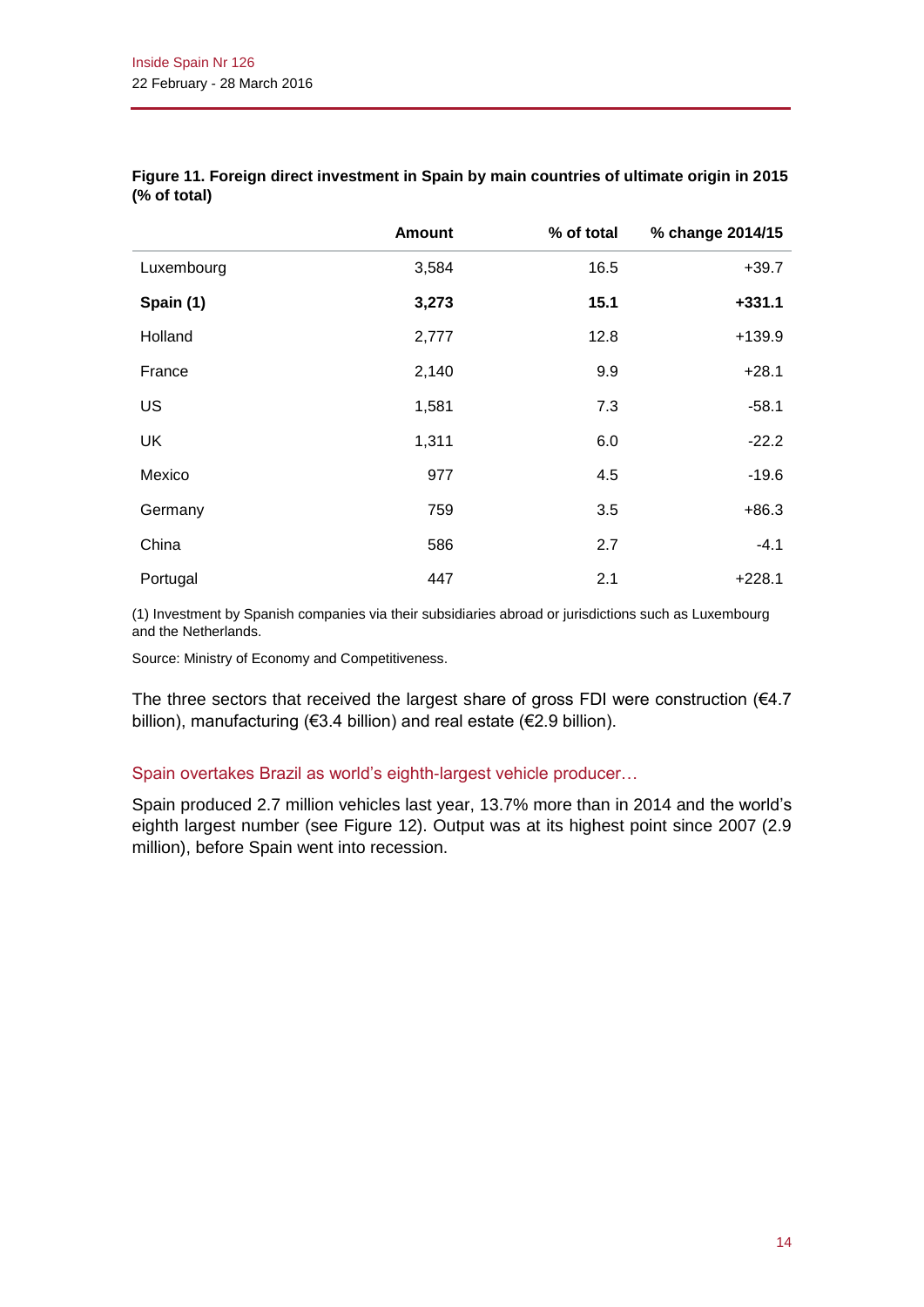| Ranking        | <b>Production (million)</b> | % change<br>2015/2014 |
|----------------|-----------------------------|-----------------------|
| 1. China       | 24.5                        | $+3.3$                |
| 2. US          | 12.1                        | $+3.8$                |
| 3. Japan       | 9.3                         | $-5.1$                |
| 4. Germany     | 6.0                         | $+2.1$                |
| 5. South Korea | 4.6                         | $+0.7$                |
| 6. India       | 4.1                         | $+7.3$                |
| 7. Mexico      | 3.6                         | $+5.9$                |
| 8. Spain       | 2.7                         | $+13.7$               |
| 9. Brazil      | 2.4                         | $-22.8$               |
| 10. Canada     | 2.3                         | $-4.6$                |

#### **Figure 12. Top 10 vehicle producers, 2015**

Source: OICA.

Growth was the highest among the top 10 producers, making Spain again the secondlargest vehicle producer in Europe after Germany. In commercial and industrial vehicles, Spain was the European leader (see Figure 13).

| Ranking    | <b>Production</b> | % change 2015/14 |
|------------|-------------------|------------------|
| 1. Spain   | 514,221           | $+1.9$           |
| 2. France  | 416,200           | $+29.3$          |
| 3. Italy   | 350,319           | $+18.3$          |
| 4. Germany | 325,226           | $+7.2$           |
| 5. UK      | 91,086            | $+34.1$          |

#### **Figure 13. Top five European producers of commercial and industrial vehicles, 2015**

Source: OICA.

Exports of vehicles and components amounted to close to €45 billion in 2015, 8.6% more than in 2014. Vehicle exports were worth more than €34 billion (+18.4%). Spain manufactures 43 models, 20 of them exclusive. As well as the main European markets, Spain is also increasingly exporting vehicles to South Korea, China and Turkey.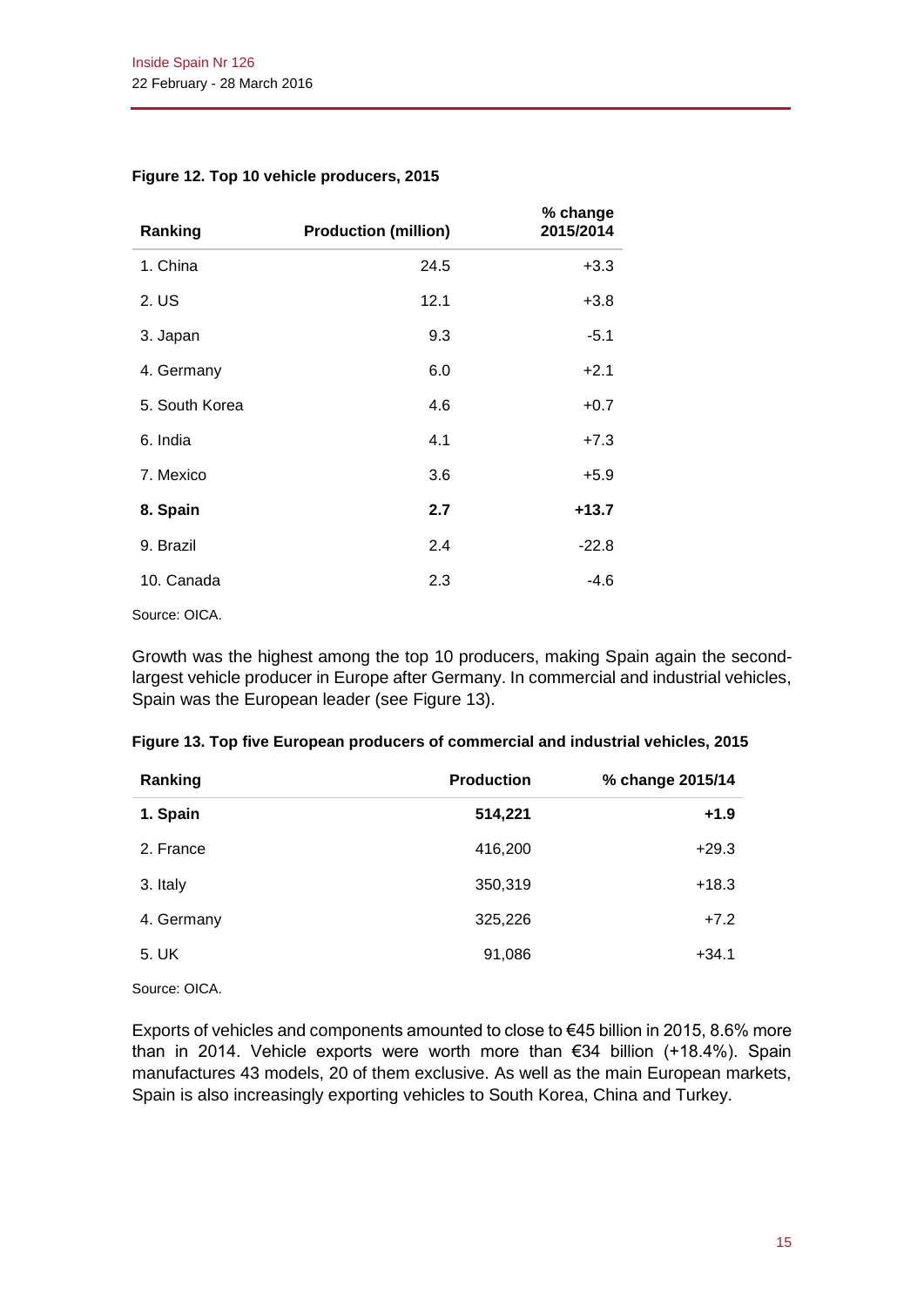#### … Moves up six places in Index of Economic Freedom …

Spain is ranked 43<sup>rd</sup> out of 178 countries in the 2016 Index of Economic Freedom drawn up by the US Heritage Foundation, up from 49<sup>th</sup> in 2015 (see Figure 14).

#### **Figure 14. 2016 Index of Economic Freedom**

| 1. Hong Kong   | 11. US          | 24. Finland     | 43. Spain   |
|----------------|-----------------|-----------------|-------------|
| 2. Singapore   | 16. Netherlands | 26. Sweden      | 58. Hungary |
| 3. New Zealand | 17. Germany     | 27. South Korea | 75. France  |
| 10. UK         | 22. Japan       | 39. Poland      | 86. Italy   |

Source: Heritage Foundation.

The index is based on four variables: rule of law, limited government, regulatory efficiency and open markets (see Figure 15).

#### **Figure 15. Spain's position in the economic freedom variables**

|                                         | Ranking out of 178<br>countries |
|-----------------------------------------|---------------------------------|
| Rule of law: Property rights            | 37th                            |
| Freedom from corruption                 | 28th                            |
| Limited government: Government spending | 153 <sub>rd</sub>               |
| Fiscal freedom                          | 170th                           |
| Regulatory efficiency: Business freedom | 44th                            |
| Labour freedom                          | 126th                           |
| Monetary freedom                        | 15th                            |
| Open markets: Trade freedom             | 10th                            |
| Investment freedom                      | 10th                            |
| Financial freedom                       | 19th                            |

Source: Heritage Foundation.

The Heritage Foundation noted that despite some progress in tax and labour market reforms, 'large fiscal deficits and high levels of public debt necessitate a greater commitment to sound public financial management and a return to a sustainable level of government spending. Corruption continues to undercut respect for the rule of law'.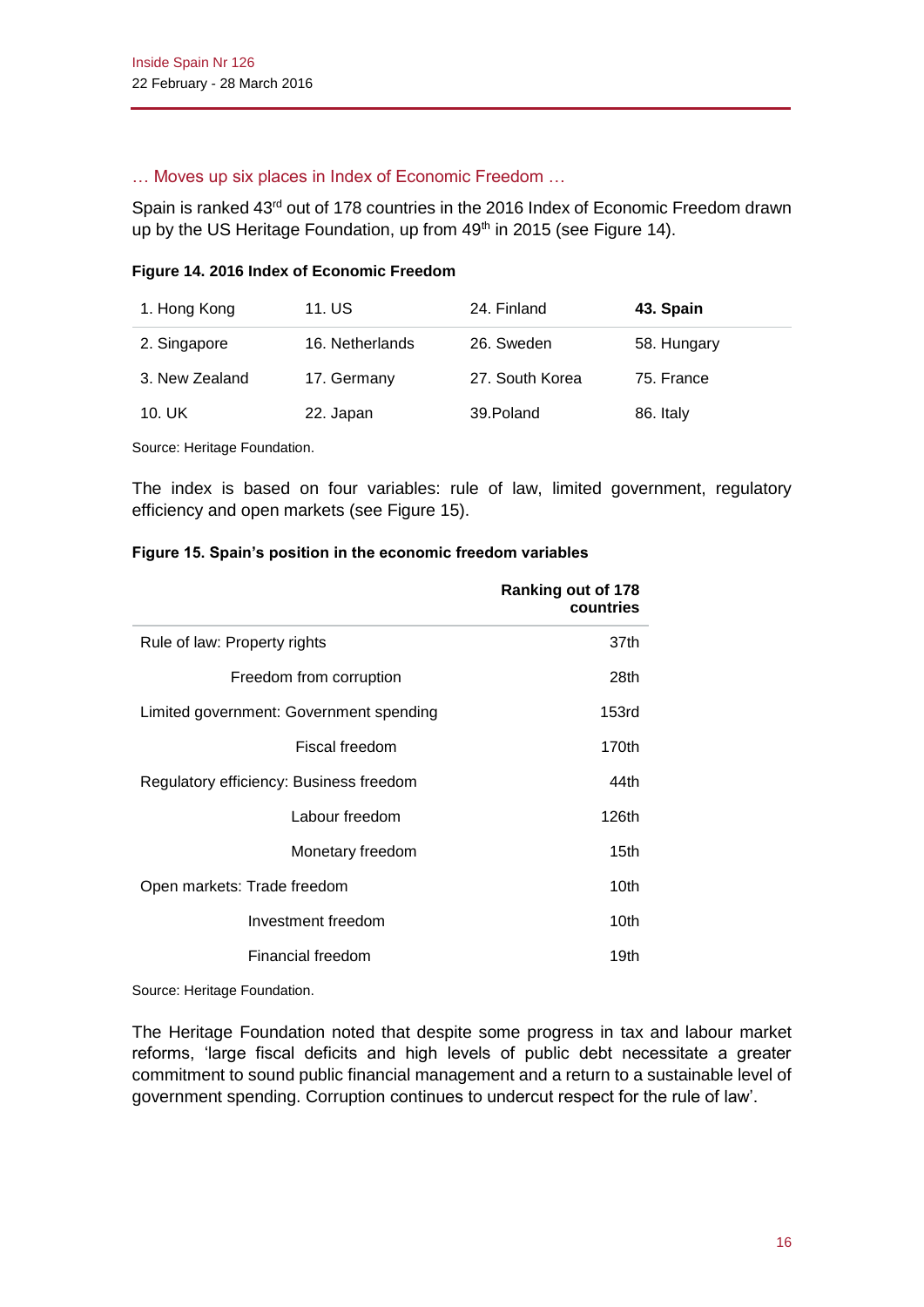#### …Set to overtake Italy this year in per capita income

Spain's per capita income this year (\$36,650) will surpass that of Italy (\$36,430) in purchasing power parity terms for the first time since 1989, according to the International Monetary Fund. This reflects the economic recovery and the drop in Spain's population because of emigration.

# **Corporate scene**

#### Ferrovial wins £300 million contract to maintain 370km of highways in UK

Amey, a subsidiary of Ferrovial Services, is to maintain 370km of roads in the UK's East Midlands region.

The contract, for 15 years and reviewed every three years, enhances Amey's relationship with Highways England. In the area of road maintenance and management, Amey's clients include Transport Scotland, the Welsh government and the Northern Ireland road authority.

# Inditex founder, world's second-richest person

Amancio Ortega, the founder of the Inditex fashion group whose flagship store is Zara, is the world's second-richest person, up from fourth last year, according to the latest Forbes ranking of 1,810 billionaires (see Figure 16). Twenty one Spaniards are ranked.

| Rank | Person and company                                            | Net worth (US\$ bn and change<br>2015/14) |
|------|---------------------------------------------------------------|-------------------------------------------|
| 2.   | Amancio Ortega (Inditex, clothing)                            | $64.5 (+2.5)$                             |
| 178  | Sandra Ortega Mera (Inditex, clothing)                        | $6.3 (+0.1)$                              |
| 240  | Juan Roig (Mercadona supermarket)                             | 5.4 (same)                                |
| 477  | Isak Andic (Mango, clothing)                                  | $4.8(-1.4)$                               |
| 549  | Juan Manuel Villar Mir (OHL,<br>construction)                 | $5.7(-2.6)$                               |
| 569  | Rafael del Pino (Ferrovial, construction)                     | $2.2 (+0.8)$                              |
| 663  | Hortensia Herrero (Mercadona,<br>supermarkets)                | $2.8(-0.1)$                               |
| 722  | Manuel Lao Hernández (Cirsa, gambling))                       | $2.2 (+0.2)$                              |
| 810  | Alicia Koplowitz (OmegaCapital,<br>construction, investments) | $2.3(-0.1)$                               |
| 906  | Juan Abellló (investments)                                    | $2.2(-0.2)$                               |

#### **Figure 16. Top 10 Spaniards in the 2016 Forbes ranking of billionaires (US\$ bn)**

Source: Forbes.